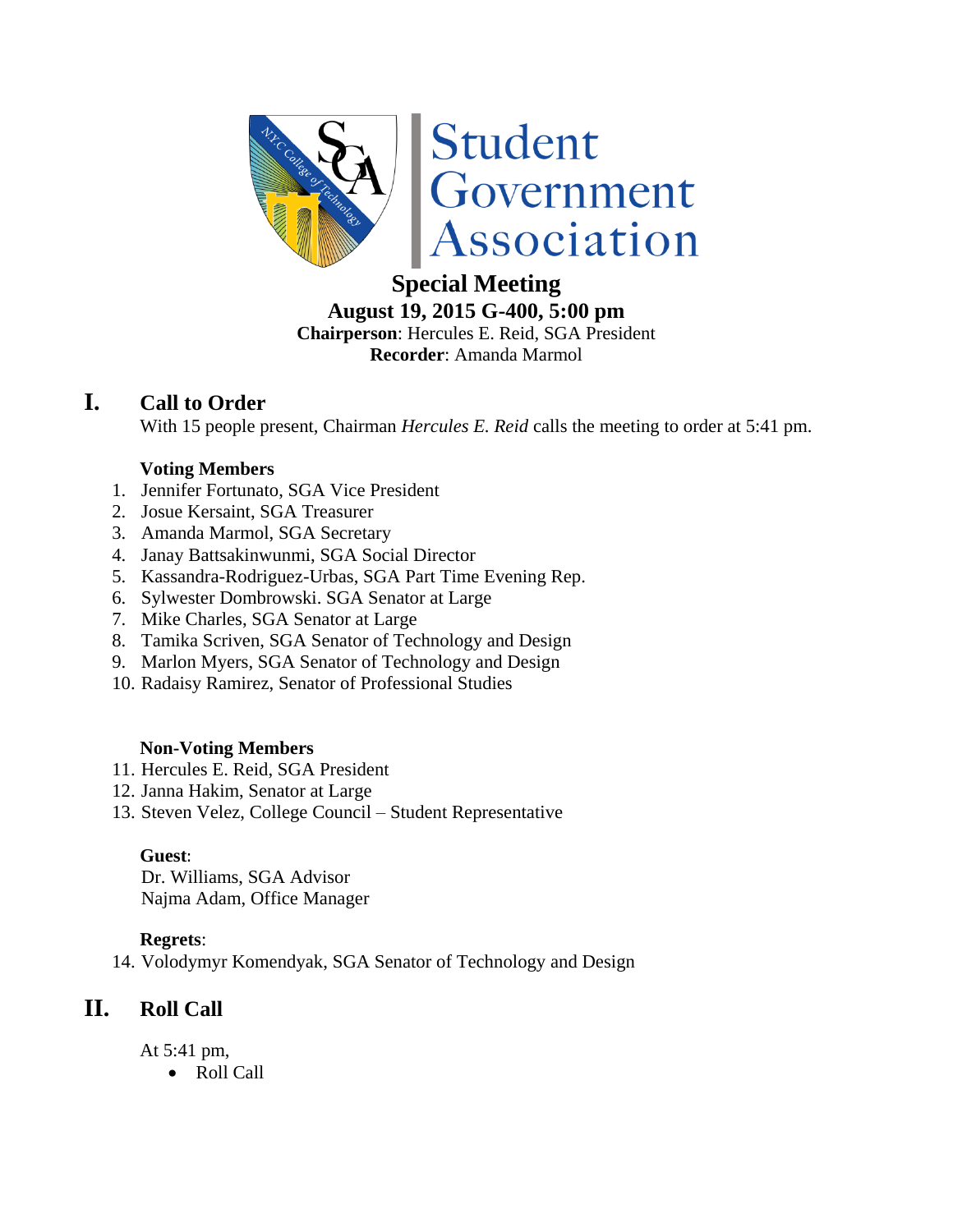## **III. Approval of Minutes**

**Motion** SGA Vice President, *Jennifer Fortunato* motions to approve the minutes for the August 26, 2015 meeting. SGA Treasurer, *Josue Kersaint* seconds the motion. All in favor. Zero abstentions. Zero Opposed. Motion passes unanimously.

## **IV. SGA Special Elections**

Janna Hakim, candidate for Chief Justice is nominated for the position Janna Hakim: **10 unanimous votes**

**It is acknowledged that Janna Hakim has been elected as the SGA Chief Justice for the 2015-2016 academic year.**

## **V. Committee Reports**

**a. Event Committee –** SGA Social Director, *Janay Battsakinwunmi* informed all SGA members on the progress regarding the "SGA Welcome Back Bash." Welcome back bash date was changed from Thursday, September 10<sup>th</sup> to Thursday, September 3<sup>rd</sup> due to the fact that September  $10<sup>th</sup>$  is a Monday schedule. Invoice for the food has already been sent to Director of Student Life and Development, *Dorie Clay*. Janay and SGA Treasurer, *Josue Kersaint* will be going over the quotes for the decorations and activities for the welcome back bash. SGA Senator of Technology and Design, *Marlon Myers* will contact Dorie Clay tomorrow, August 27<sup>th</sup> 2015 to receive an approval for the DJ.

## **VI. New Business**

- a. **Fall Semester Plan –** SGA President, *Hercules Reid*, discussed the events that were in motion for the upcoming fall semester such as:
	- i. **September**
		- 1. Contest begins for Faculty Gala/Fundraiser
		- 2. **9/3** Welcome Back Bash
		- 3. **9/5** or **9/6** SGA Title IX Training
		- 4. **9/25-9/27** SGA Retreat
	- ii. **October** 
		- 1. **10/1** Toy/Coat Drive Begins
		- 2. **10/13** Faculty Gala/Fundraiser
		- 3. **10/18** Breast Cancer Walk
		- 4. **10/29** Halloween Event
	- iii. **November** 
		- 1. **11/13** or **11/20** Spanish Night
		- 2. **11/23** or **11/24** SGA and Clubs Eboard Dinner
		- 3. **TBD** Feed the Homeless